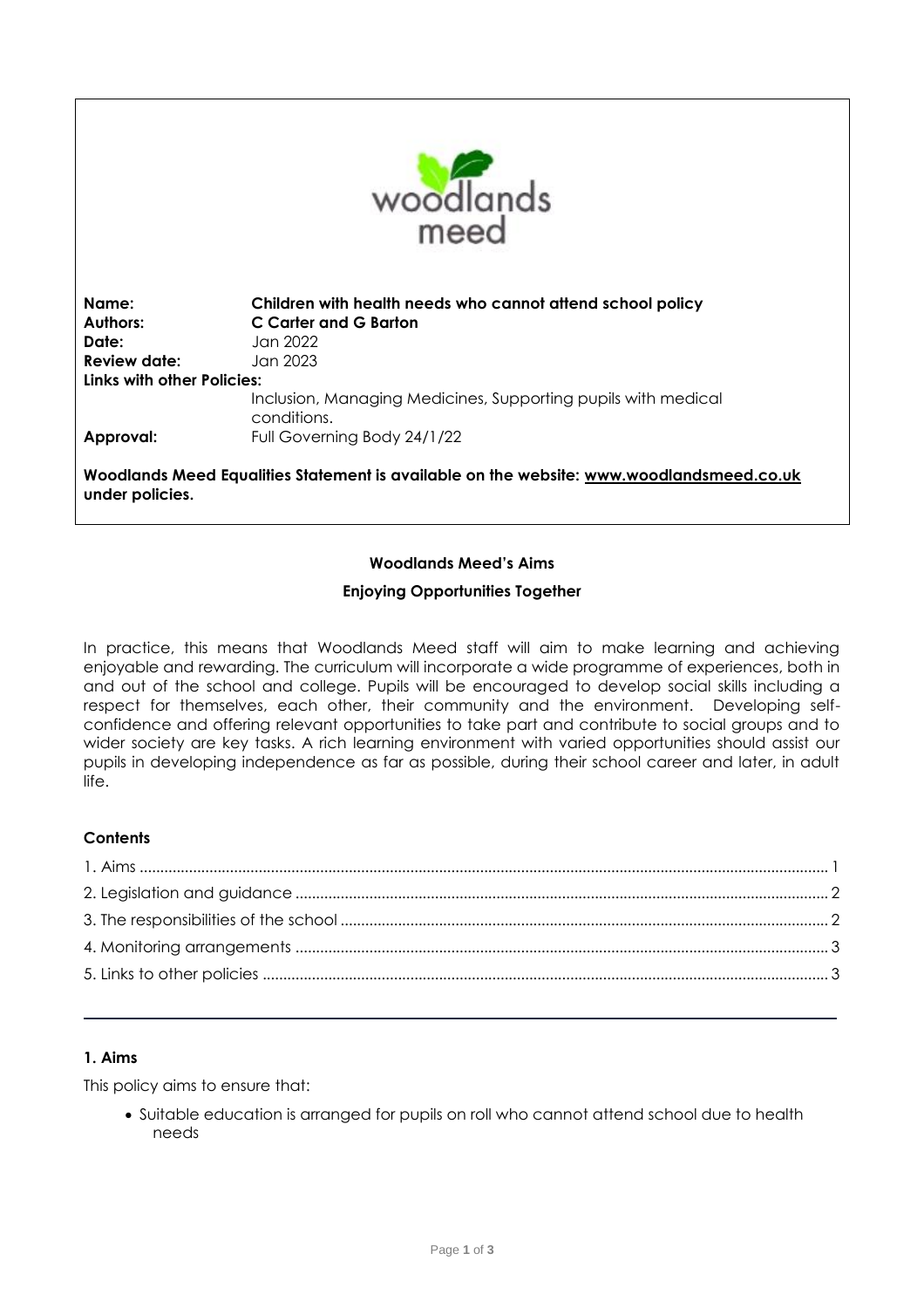Pupils, staff and parents understand what the school is responsible for when this education is being provided by the local authority

## <span id="page-1-0"></span>**2. Legislation and guidance**

This policy reflects the requirements of the [Education Act 1996.](http://www.legislation.gov.uk/ukpga/1996/56/section/19)

It also based on guidance provided by our local authority.

This policy complies with our funding agreement and articles of association.

#### <span id="page-1-1"></span>**3. The responsibilities of the school**

School will endeavour to provide educational programmes for pupils who are unable to attend due to health needs.

Home learning opportunities will be provided in specific circumstances where a pupil is known to be likely to be absent from school for a significant period of time.

For ad hoc, short-term absences, home learning may not always be provided, however this can be discussed and agreed between staff and families.

Given our pupils' learning needs, a level of support may be required from families to facilitate home learning, or to access to online learning activities.

School will endeavour to involve pupils in social opportunities with their peers where possible, through the use of interactive technology.

In exceptional circumstances, where funding and staffing allows, direct support from staff may be provided to support pupils who require long term hospital stays or where attendance at school is not felt to be in the pupil's best interests (e.g. for a degenerative condition). This may be contingent upon specific 1:1 support being provided by the LA, and a specific programme being established.

### **3.1 If the school makes arrangements**

Initially, the school will attempt to make arrangements to deliver suitable education for children with health needs who cannot attend school.

- If The Deputy and Assistant Heads for Teaching and Learning will oversee arrangements for home learning for those pupils who are unable to attend school for a significant period of time. The Deputy Heads for SEND will oversee the provision of therapies, well-being, social care and health service involvement.
- Home learning can be shared via See-Saw with pupils and their families, or by email or post (as appropriate). Specific class activities can also be shared via Teams, to allow pupils direct interaction with their peers from home.
- Arrangements will be agreed with families, within the remit of what is possible based on the level of support a pupil requires, the level of support families can provide and the restrictions of current technology.

### **3.2 If the local authority makes arrangements**

If the school cannot make suitable arrangements, WSCC will become responsible for arranging suitable education for these children.

If home learning requirements exceed the capacity of school to provide a suitable programme or if a pupil's health need is such that they cannot access the home learning provided by school, Woodlands Meed will liaise with the Local Authority to plan a suitable alternative provision. For example, in the instance of EBSA (Emotion Based School Avoidance) where a pupil may not feel able to engage with school-associated activities.